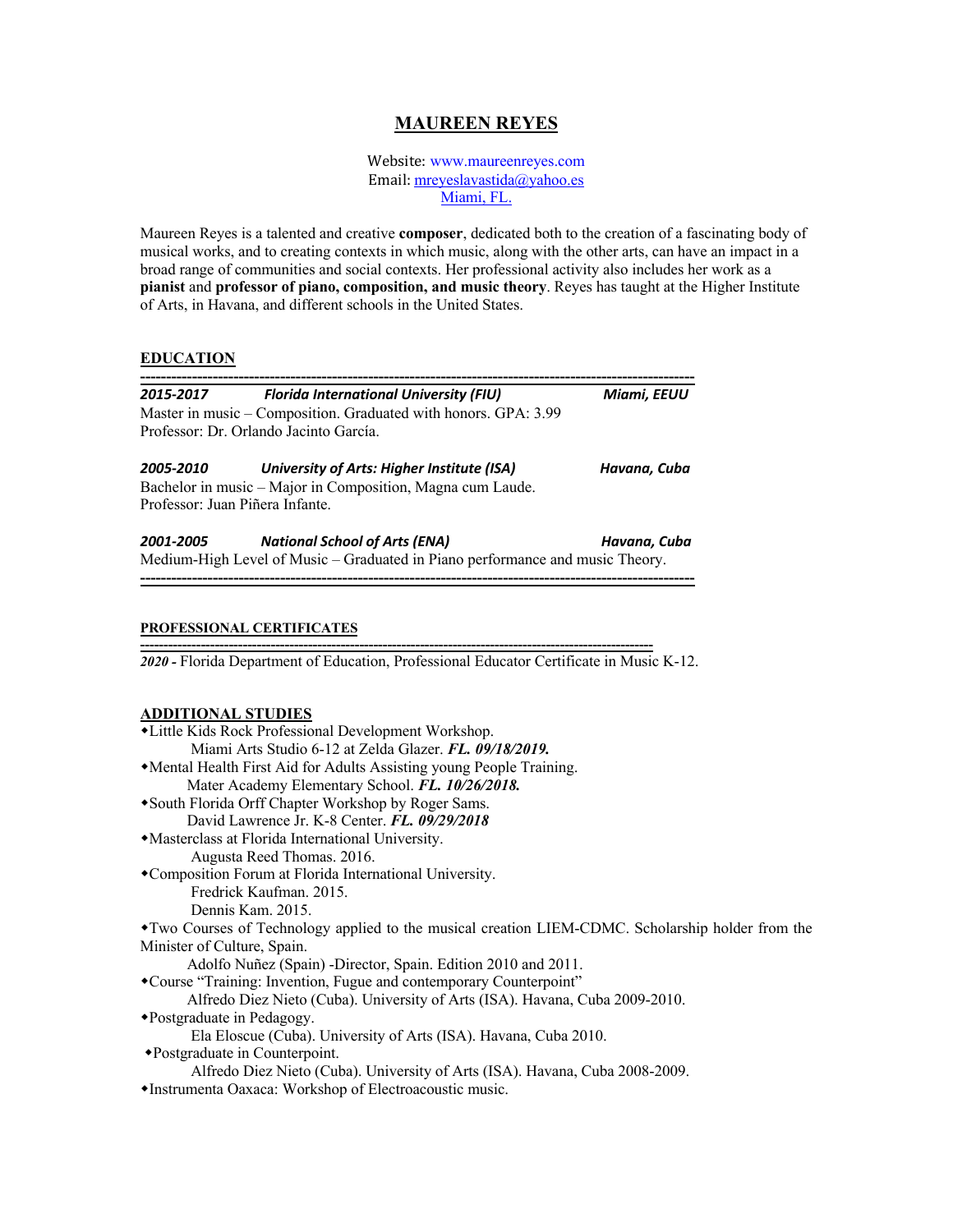Ake Parmeraud (Sweden) and Karlheinz Essl (Vienna) – Electroacoustic and mix composition. Mario Lavista (México) and Marcelo Toledo (Argentina) – Acoustic composition. Oaxaca, Mexico 2008.

\*Composition Workshop.

Isabel Urueña (España). University of Arts (ISA). Havana, Cuba 2007.

• Composition Workshop.

Stefano Bracci and Luciano Aquilini (Italy). University of Arts (ISA). Havana, Cuba 2006.

wInstrumenta Contemporánea Workshop.

Julio Estrada (Mexico) – Acoustic composition. Antonio Russek (Mexico)

– Sound spatialization. Alejandro Viñao (Argentine-British) – Mix composition. Carole Chargueron (France) – Electroacoustic composition. México D.F 2009.

wInstrumenta Contemporánea. Conference: "Pure Data - Max MSP"

Miller Pucket (France), México D.F 2009.

wV International Festival of Music and New Technologies: "Visiones Sonoras". Scholarship Holder from CMMAS. Workshop, Conferences.

Rodrigo Sigal (Mexico) -Director, México 2009.

w1st and 2nd Latin-American Workshop of Composition, "Casa de las Américas".

Eddie Mora (Costa Rica) Carlos Colón (El Salvador) Nilo Velarde Chong (Perú) Guido López Gavilán (Cuba) Juan Piñera (Cuba) Edesio Alejandro (Cuba). Havana, Cuba. Edition 2009 and 2011.

#### **TEACHING EXPERIENCE**

*2018 – Present:* Music Teacher. Mater Academy Elementary Charter School. *Miami, FL.*

*2014 – 2018:* Professor of piano, voice, music theory and composition at the Hit Music Studio (Pines location). *Miami, FL.*

*2014 – 2016:* Professor of piano, voice and music theory. Tempo Music Academy. *Miami, FL.*

*2010 – 2012:* Professor of electroacoustic and music composition. University of Arts (ISA). *Havana, Cuba.*

*2010 – 2012:* Professor of counterpoint. University of Arts (ISA). *Havana, Cuba*

*2008 – 2009:* Professor of musical analysis. University of Arts (ISA), *Havana, Cuba*

### **ADDITIONAL TEACHING EXPERIENCE**

wFreelance piano, composition and theory instructor. Miami, EUA (2013, 2014).

wFreelance piano, composition and theory instructor. Havana, Cuba- 2011, 2012, 2013.

wClassroom critique of composition students, from the Michigan State University, 2013.

w Conference about the Electroacoustic Music in Cuba, at Michigan State University, 2013.

wClassroom critique of composition students, from the Conservatory of music to San Juan, Puerto Rico, 2013.

wConference about the Electroacoustic Music in Cuba and the LNME at Conservatory of Music, San Juan Puerto Rico, 2013.

\*Lecture: Music of Maureen Reyes at Michigan State University, 2012.

wConference: The Role of Women in Cuba's Contemporary Art Scene. Center of Latin American Studies, Michigan, 2012.

wClassroom critique of student works from Electronic Production and Design department. Berklee College of Music, Boston, 2011.

wConference: Maureen Reyes's music, Cuban interdisciplinary art and Electronic Music. Berklee College of Music, Boston, 2011.

# **ADDITIONAL WORK EXPERIENCE**

wCollaboration with George Mattox and the Hispanic-American Lyric Theatre. (EUA, June 2017).

wCollaboration with Adriana Barraza Acting Studio, for the short film: "Crisalida" Music: Maureen Reyes. (EUA, May 2017).

wCollaboration with Mileydy Artiles for the multimedia work: "Blue Journey in a Yellow Cube". Music Maureen Reyes. (EUA, April 2017)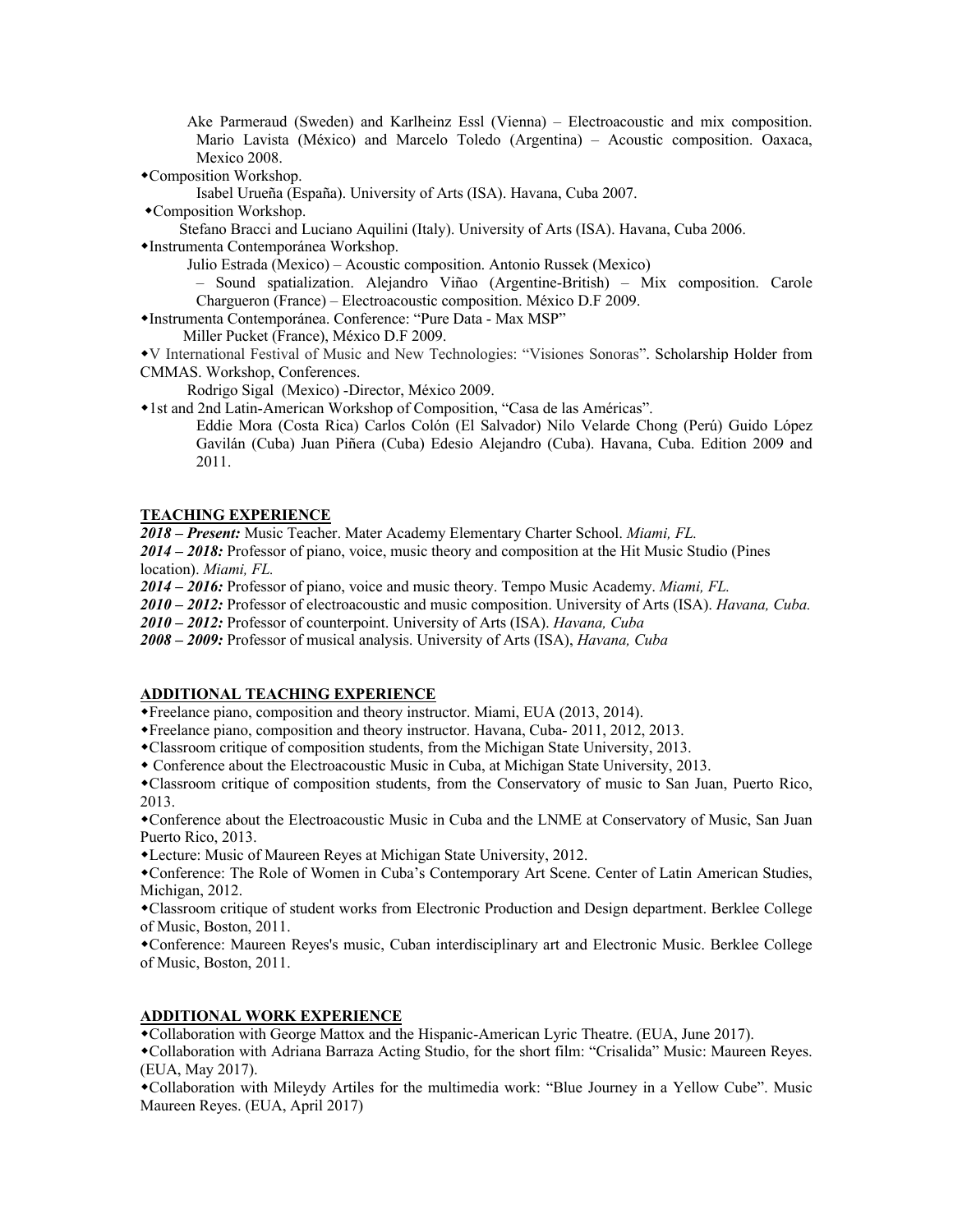wComposer in Residence. Berklee College of Music, Boston (EUA, September 2011)

wArtist in Residence. Michigan State University (MSU) College of Music (EUA, November 2012).

wArtistic Coordinator and musical curator. National Union of Writers and Artists of Cuba | UNEAC. 2010 to Present.

wArtistic Coordinator and musical curator. National Laboratory of Electroacoustic Music in Havana | LNME. 2010 to Present.

wWorked for the Cuban Institute of Cinematographic Art and Industry | ICAIC, and the International School of Cinema and Television: San Antonio de los Baños, for the soundtrack of the Cuban film: "La Virgen de la Caridad del Cobre". Havana, 2012.

### **AWARDS, DISTINCTIONS, COMMISSIONS AND SELECTED FESTIVALS AND PERFORMANCES.**

w New Music Miami Festival Alumni Composers concert -FIU. (February 2021) Fl. Pulse of life – Fixed media. (Virtual presentation).

w Concert "Women of Note" -Northsouthmusic.org. (October 2020). National Opera Center NY. "Clave cubana" performed by Max Lifchitz. (Virtual presentation).

w13th Havana Biennial. (Cuba, April-May 2019). Multimedia: Blue Journey in a Yellow Cube.

w New York City Electronic Music Festival (NYCE). Abrons Art Center, Experimental Theater. (USA, July 2018) Work: Entering in the City.

w New Music Ensamble and FIU Students composer concert. College of Architecture + The Arts. (April 2017, Miami Beach Urban Studio).

wXXIX Festival de la Habana de Música Contemporánea. UNEAC. (Cuba, November 2016).

wFaculty Scholarship Award FIU. Florida May, 2016.

wConcert performed by Apollo Chambers Players and composer Dr. Arthur Gottschalk. World Premiere. (May 2016, Texas, Houston.)

wDocumentary premiere: "A day in the life of a firefighter" directed by Leana Edwards. Music: Maureen

Reyes. FIU Journalism class. College of Architecture + The Arts. (May 2016, Miami Beach Urban Studio).

wFestival de Mujeres en la Música. GETXO 2016. Concert performed by Anna Margules. Escuela de música Andres Isasi. (May 2016, Madrid Spain).

w XXXVII International Forum of New Music "Manuel Enríquez" with the word premier of the piece: "Scherzo" Performed by Trio Cello Alterno. (June 2015, Mexico DF).

wIAWM Online Congress 2015. (April 2015, United States.)

wMusicalia Concert. (January 2015, Alexandria, Italy.)

wFonema Festival. (October 2014, Mexico DF.)

wWorld premiere of "Recycle" in the XXVII Festival of Contempoarary Music of Havana. (November 2014, Cuba.)

wPerformance of "South Winds" in the 3rd Iberian Meeting of Recorders: Erta Iberia. (May 2014, Oporto. Portugal)

wInvited by REMLABS (Rice Electronic Music Labs) for the "Electric Syzygy IV Concert" in Rice University. Houston, April 2014.

wPerformance of "Pulse of Life" Festival Latin is American 2nd Edition. Michigan State University, October 2013.

w Performance of "Oshosi" Proelectronic Festival (3rd edition), sponsored by the Office of Cultural Institution Propositions PM Records under the general direction of Pablo Milanes and the Cuban Institute of Music, UNESCO and LNME. (July 2013, Cuba).

w World premiere of "Entering in the City" Concert in the Conservatory of Music to San Juan and a commission by the composer Manuel Ceide, and Alea 21 (May 2013, San Juan.Puerto Rico)

w World premiere of "Reminiscences" by the String Orchestra Eternal Music, conducted by Guido López Gavilán. XXVI International Festival of Havana, October 2013.

wWorld premiere of "Dance with me in the Dark" Festival Latin is America 2013.

1<sup>st</sup> Edition. Commission by the saxophone player James Forger: Dean of music by Michigan State University (MSU April 2013). (EUA)

wPerformance of "Oshosi" (New version with dancer). Opening Concert to the Composition Award Casa de las Americas 2013. Havana, April 2013.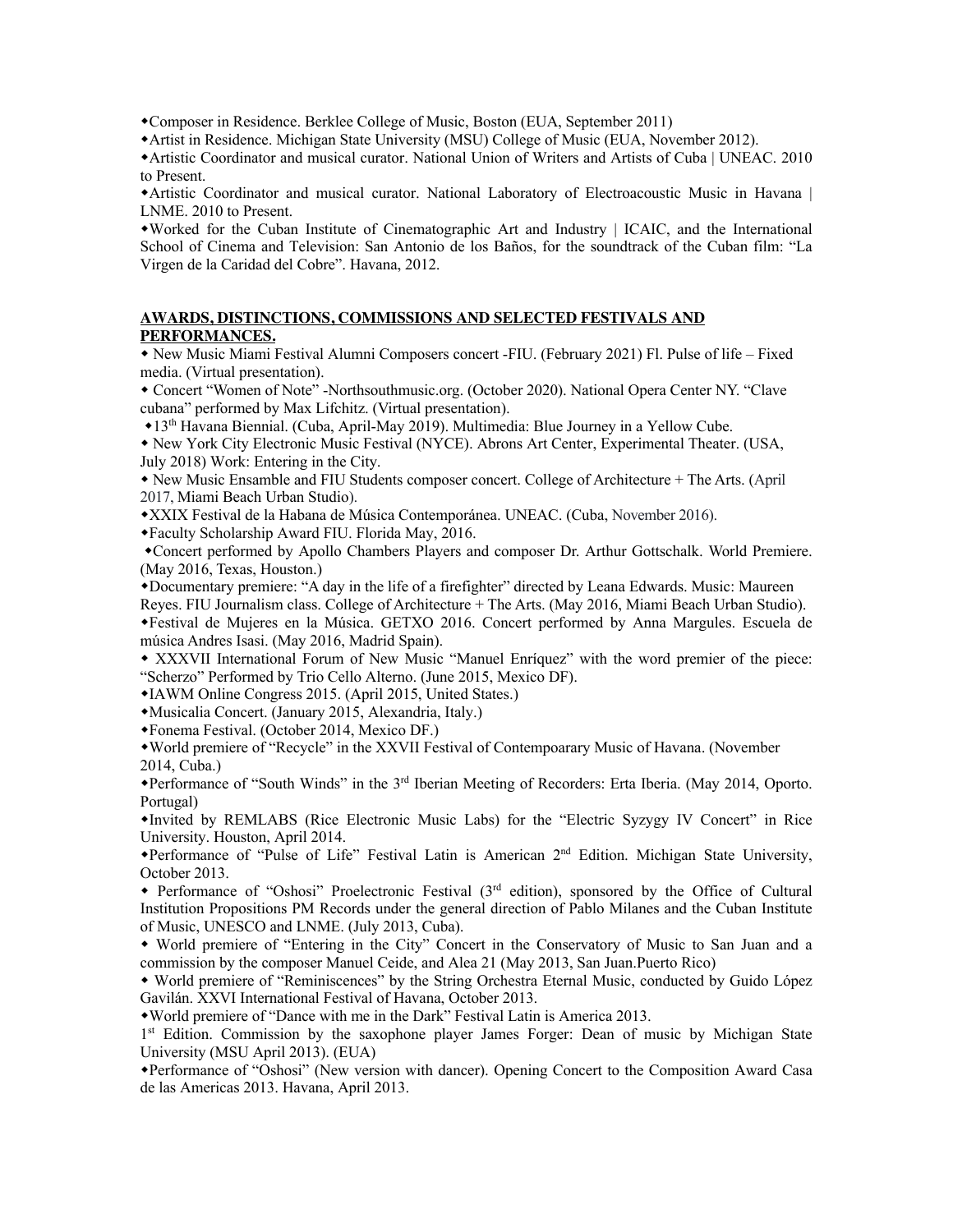wAs a distinction, selected scores to Maureen Reyes are part of the musical art collection of the Casa de las Americas in Havana, Cuba. April 2013.

wWinner of Fifteen-Minutes-of-Fame: Satoshi Okamoto, double bass & Pascual Martinez Forteza, clarinet for the Composer's Voice concert series. World premiere of "Haiku to the frog". April 2013, New York City. EUA.

wCuban premiere of "South winds" Series of Concerts in collaboration with Shepherd Scholl of Music REMLABS - Rice Electronic Music Labs and composers to the LNME. (Havana, February and March 2013). Also, she was the musical curator to the program presented in both editions.

wPerformance of "Pulse of Life" by International Electroacoustic Music Festival: MUSICACOUSTICA-BEIJING 2012. October 2012, Beijing, China. Also, she was the musical curator to the program presented by the Cuban Confederation of Electroacoustic Music.

w Us premiere of "Generation" by Ensamble Pi directed by Idith Meshulam Korman, in the IAWM Annual Concert 2012. University of Maryland, Baltimore County (UMBC). October 2012, Baltimore. EUA.

w5 Festival of Contemporary Music: Sonoridades Alternativas. September 2012, La Plata. Argentina.

wWorld Premiere of "South winds". Concert in the BBVA Foundation, Palacio Marqués de Salamanca. Commission by the flutist Anna Margules. April 2012, Madrid. Spain.

w XVIII International Festival of Electroacoustic Music, Vanguard and Technological Art: "Punto de Encuentro". November, Planetary Elder: Museum of Science and Technology. November 2011, Gran Canarias. Spain.

w World premiere of "Oshosi" Concert at Berklee Colleague of Music (Electronic, Production and Design Department) September 2011, Boston. EUA.

w III Spring Electroacoustic at Valencia organized by the Association of Electroacoustic Music to Spain (AMEE) and the Club Diario Levante. May 2010, Valencia. Spain

 $\bullet$ Cuban premiere of "Beyond the Thrust... $\chi$ ?". By the String Orchestra Eternal Music, conducted by Guido López Gavilán. XXIV International Festival of Havana and meeting of the College of Latin American composers. (October 2010, Havana. Cuba)

wMost outstanding graduate student of the School of Music and the University of the Arts. (ISA) Academic Course 2009-2010. July 2010, Havana, Cuba.

wCuban premiere: "Pulse of Life" / "Generation". XIII International Festival of Electroacoustic Music "Spring in Havana" and "Meeting of the International Confederation of Electroacoustic Music" (CIME/UNESCO). May 2010, Havana. Cuba.

w1st Trans disciplinary International Symposium: ¿Es posible pensar Latinoamérica? Madrid ASOEX-UAM. November 2011, Madrid. Spain.

w World Premier of "Pulse of Life" International festival "Instrumenta Contemporary". September-October, 2009, Mexico D.F. Mexico.

wInternational Electroacoustic Music Festival "Emufest" S. Cecilia Conservatory. October 2011, Rome. Italy.

\* XXXI International Forum of New Music "Manuel Enríquez" with the Mexican Premier of the piece: "Beyond the Thrust…¿?" Performed by the Coyoacan Orchestra, conducted by Dr. Enrique Barrios. June 2009, Morelia. Mexico.

w"Tsonami Buenos Aires International Festival" May 2011, Buenos Aires. Argentina

wInternational festival of composition ''Callejón del Ruido'' October 2009, Guanajuato. México.

w2nd Prize in the 1st UNEAC Competition in Composition "Harold Gramatges" December 2009, Havana. Cuba.

wPremiere of "Reborn". International Festival "Instrumenta Oaxaca" October 2008, Oaxaca. Mexico.

wWorld premiere of "Steps found". Amadeo Roldan Theater. July 2007, Havana-Cuba. Score edited by the Embassy of Spain.

w Two 1st Prizes and Three Honorary Mentions, in the International Competition in Composition ¨Musicalia¨. (Editions June 2005, 2006, 2007, 2008 and 2009). (ISA) Havana, Cuba.

# **PROFESSIONAL AFFILIATIONS**

• Member BMI since 2020.

• Member of the College Music Society in the United States (CMS) since 2017.

wMember of The Society for Electro-Acoustic Music in the United States (SEAMUS) since 2016.

wMember of the International Alliance of Women in Music (IAWM) since 2010: (Board Member from 2013 to 2017)